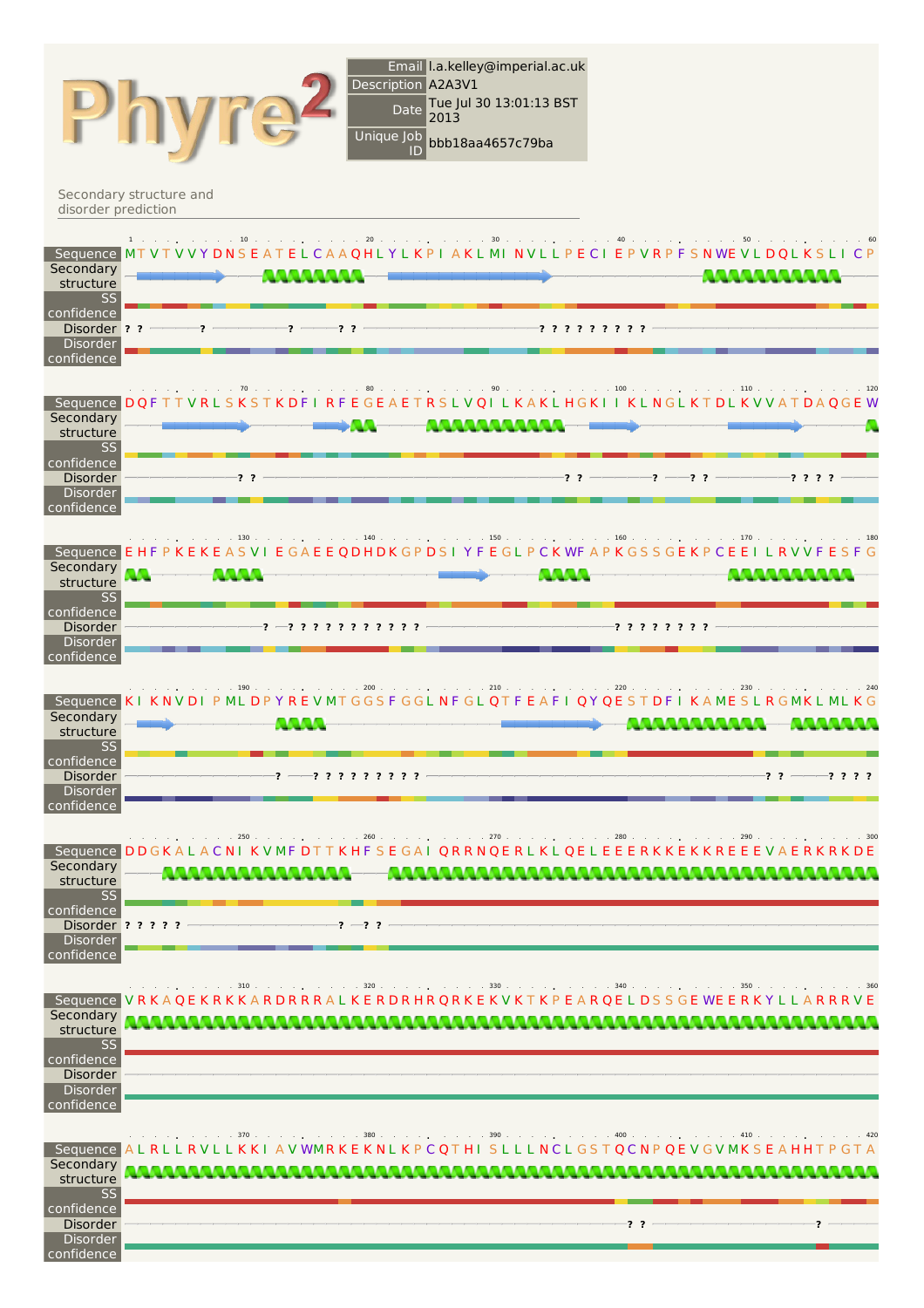| Secondary<br>structure<br><b>SS</b>                                  | 460<br>$\therefore$ $\therefore$ 480<br>Sequence LKSPEEEELNTRHLLDWEEMPSYQASTLDLSQKAEKRCYQASKSDNKQKQKGKKKTKAQL                              |
|----------------------------------------------------------------------|--------------------------------------------------------------------------------------------------------------------------------------------|
| confidence<br><b>Disorder</b><br><b>Disorder</b><br>confidence       | ??<br>-77                                                                                                                                  |
| Secondary<br>structure<br>SS                                         | . 510 520<br>$500$ .<br>$\cdots$ $\cdots$ $\cdots$ 530 $\cdots$<br>Sequence QKSSHTPGVKQMRHSARKEETGKVLSDGCDYSLVSDQNSLQSTMIADQSLAKEDHASSNE   |
| confidence<br><b>Disorder</b><br><b>Disorder</b><br>confidence       | $-2$ $2$<br>$222-$<br>-? ? ? ?<br>-? ? ? ? ? ?                                                                                             |
| Secondary<br>structure<br>SS                                         | . 570 580<br>$\therefore$ 590 $\therefore$ $\therefore$<br>$.560$<br>Sequence SHSSRQAVINRGRKQKIYETDEFIDYLLNYYQTPEYARFCLEASHLTSTCQWQRDVYAKG |
| confidence<br><b>Disorder</b><br>Disorder<br>confidence              | ? ? ? ? ? ? ?<br>? ? ? ? ? ? ? ? ? ?<br>-? ? ? ?                                                                                           |
| Secondary<br>structure<br>SS                                         | $.610$ $.71$<br>$.620$ .<br>$.650$<br>Sequence DGF QI YLRKQGY HSNSLSEEESLQGI EQDEE QDWP QVYI KDPESKSQKTGKI NYAKEFTK                        |
| confidence<br>Disorder ?<br>Disorder<br>confidence                   | ? ? ? ? ? ? ? ? ? ? ?                                                                                                                      |
| Secondary<br>structure<br>SS                                         | $.690$<br>. 700 710 720<br>670.<br>contractors and<br>Sequence KLKNHCKDI ASETDEHLSPTDGESYPVEKI HSHGVKDSQHI RKSPVSSSLRSVDVGLPLA             |
| confidence<br><b>Disorder</b><br>Disorder<br>confidence              |                                                                                                                                            |
| Secondary<br>structure                                               | Sequence DFLEEI SSDSECFSETLSMNQEEEERSMAVYNSSPEKRPLGTDKI STCKOKTKSSOOTLC<br><b>TANANA MANAZIA</b><br><b>ALL AND</b>                         |
| SS<br>confidence<br><b>Disorder</b><br><b>Disorder</b><br>confidence | $: 2.2 - 2.2.2.2.2$<br>? ? ?                                                                                                               |
| Secondary<br>structure                                               | Sequence SEWKHDNEGKYSKHRVRAPGKRSKSELRYSWLEEEGDSIRVDKNISKTRGKLAPKHMLDE                                                                      |
| <b>SS</b><br>confidence<br>Disorder<br>confidence                    | Disorder $-2$ -2 ? ? ? ? ?<br>$-$ ? ? ? $-$ ? ? ? ? ?<br>? ? ? ?                                                                           |
| Secondary<br>structure                                               | Sequence GQYHESSSSDELESTTRKKRRLTSGMFDQNVKYRPLHMPSMPPKRARAFYLGYFSRKRQT<br>,,,,,,,,,,,,,,,,,,,,,,,                                           |
| SS<br>confidence<br><b>Disorder</b><br><b>Disorder</b><br>confidence | ? ? ? ? ? ?<br>-? ? ?<br>――? ? ? ? ? ? ? ?<br>? ? ? ? ? ? ? ?                                                                              |